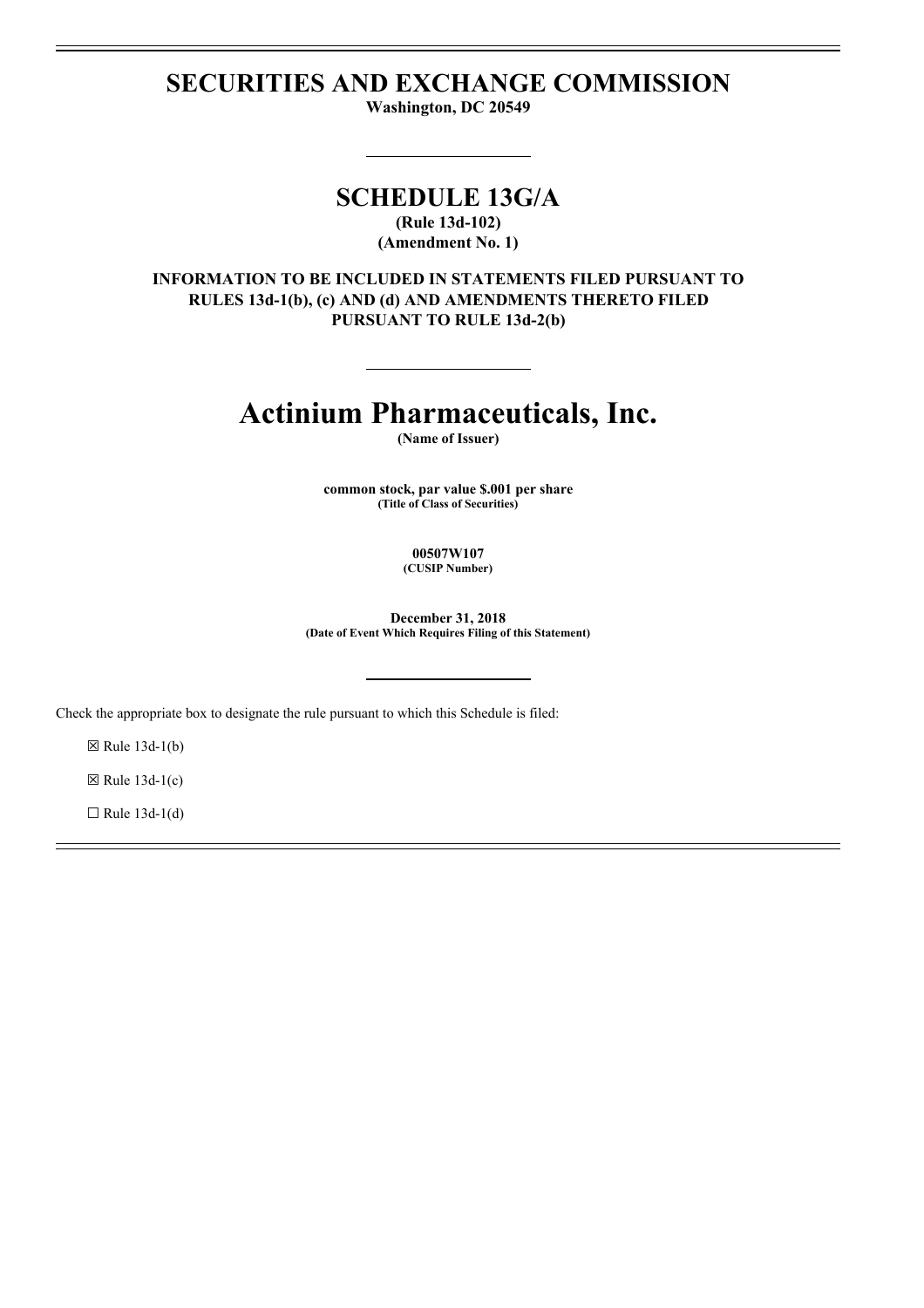| $\mathbf{1}$   |                                | NAME OF REPORTING PERSONS<br>I.R.S. IDENTIFICATION NO. OF ABOVE PERSONS (ENTITIES ONLY) |
|----------------|--------------------------------|-----------------------------------------------------------------------------------------|
|                |                                |                                                                                         |
|                |                                | Anson Funds Management LP                                                               |
| $\overline{2}$ | (a) $\Box$                     | CHECK THE APPROPRIATE BOX IF A MEMBER OF A GROUP*<br>$(b)$ $\square$                    |
|                |                                |                                                                                         |
| 3              | <b>SEC USE ONLY</b>            |                                                                                         |
| $\overline{4}$ |                                | CITIZENSHIP OR PLACE OF ORGANIZATION                                                    |
|                | Texas                          |                                                                                         |
|                |                                | <b>SOLE VOTING POWER</b><br>5                                                           |
|                |                                | $\overline{0}$                                                                          |
|                | NUMBER OF<br><b>SHARES</b>     | <b>SHARED VOTING POWER</b><br>6                                                         |
|                | <b>BENEFICIALLY</b>            |                                                                                         |
|                | <b>OWNED BY</b><br><b>EACH</b> | 3,141,750<br><b>SOLE DISPOSITIVE POWER</b><br>$7\overline{ }$                           |
|                | <b>REPORTING</b>               |                                                                                         |
|                | <b>PERSON</b><br><b>WITH</b>   | $\theta$                                                                                |
|                |                                | <b>SHARED DISPOSITIVE POWER</b><br>8                                                    |
|                |                                | 3,141,750                                                                               |
| 9              |                                | AGGREGATE AMOUNT BENEFICIALLY OWNED BY EACH REPORTING PERSON                            |
|                | 3,141,750                      |                                                                                         |
| 10             |                                | CHECK BOX IF THE AGGREGATE AMOUNT IN ROW (9) EXCLUDES CERTAIN SHARES*                   |
|                | П                              |                                                                                         |
| 11             |                                | PERCENT OF CLASS REPRESENTED BY AMOUNT IN ROW 9                                         |
|                | $2.6\%$ **                     |                                                                                         |
| 12             |                                | TYPE OF REPORTING PERSON*                                                               |
|                | IA, PN                         |                                                                                         |

2

\* SEE INSTRUCTIONS BEFORE FILLING OUT<br>\*\* SEE ITEM 4(b).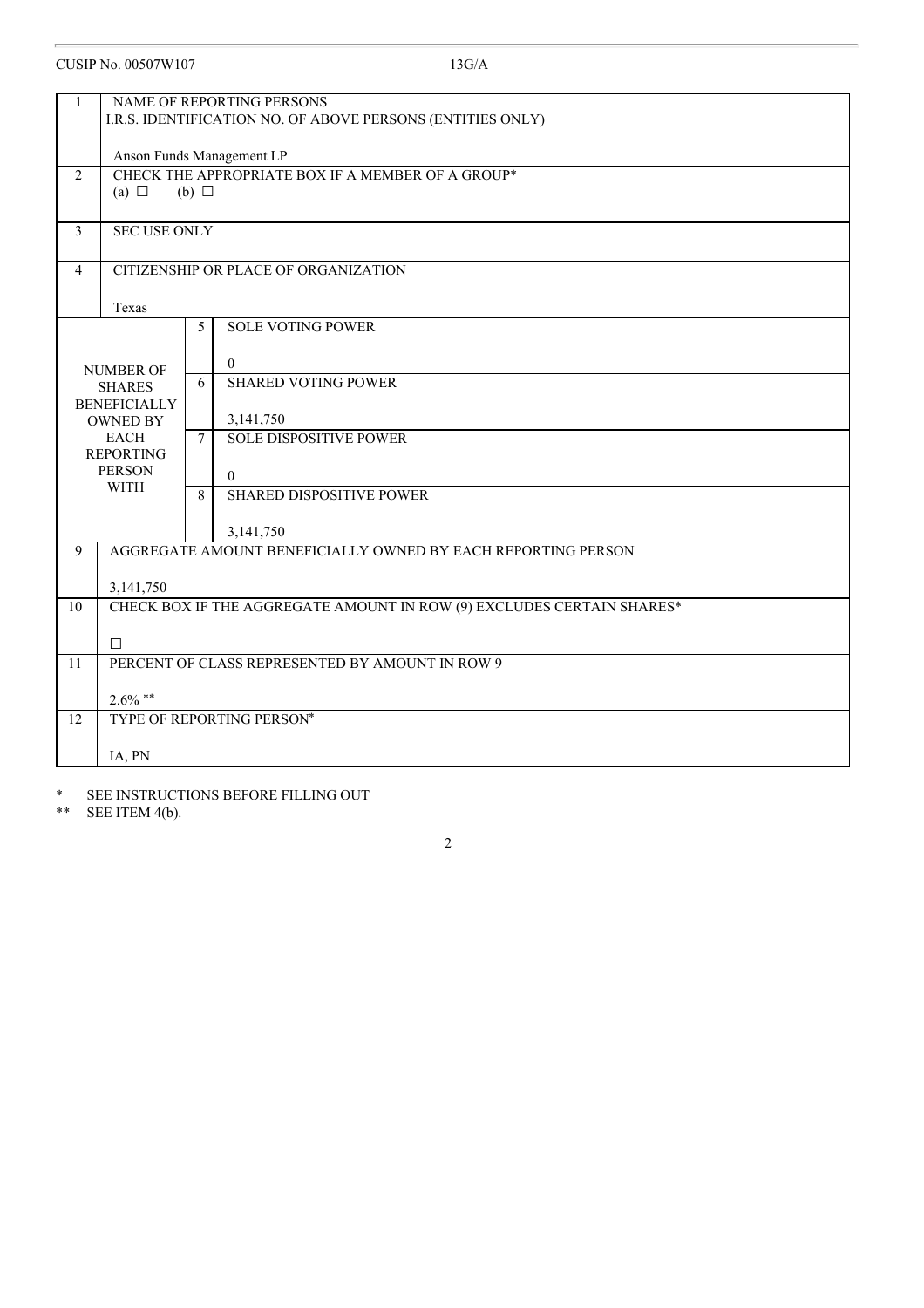| $\mathbf{1}$   |                                        | NAME OF REPORTING PERSONS<br>I.R.S. IDENTIFICATION NO. OF ABOVE PERSONS (ENTITIES ONLY) |  |
|----------------|----------------------------------------|-----------------------------------------------------------------------------------------|--|
|                |                                        |                                                                                         |  |
|                | Anson Management GP LLC                |                                                                                         |  |
| $\overline{2}$ | (a) $\Box$                             | CHECK THE APPROPRIATE BOX IF A MEMBER OF A GROUP*<br>$(b)$ $\square$                    |  |
|                |                                        |                                                                                         |  |
| $\overline{3}$ | <b>SEC USE ONLY</b>                    |                                                                                         |  |
|                |                                        |                                                                                         |  |
| $\overline{4}$ |                                        | CITIZENSHIP OR PLACE OF ORGANIZATION                                                    |  |
|                | Texas                                  |                                                                                         |  |
|                |                                        | <b>SOLE VOTING POWER</b><br>5                                                           |  |
|                |                                        |                                                                                         |  |
|                | <b>NUMBER OF</b>                       | $\overline{0}$<br><b>SHARED VOTING POWER</b><br>6                                       |  |
|                | <b>SHARES</b>                          |                                                                                         |  |
|                | <b>BENEFICIALLY</b><br><b>OWNED BY</b> | 3,141,750                                                                               |  |
|                | <b>EACH</b>                            | <b>SOLE DISPOSITIVE POWER</b><br>$\overline{7}$                                         |  |
|                | <b>REPORTING</b>                       |                                                                                         |  |
|                | <b>PERSON</b><br><b>WITH</b>           | $\theta$                                                                                |  |
|                |                                        | <b>SHARED DISPOSITIVE POWER</b><br>8                                                    |  |
|                |                                        | 3,141,750                                                                               |  |
| 9              |                                        | AGGREGATE AMOUNT BENEFICIALLY OWNED BY EACH REPORTING PERSON                            |  |
|                |                                        |                                                                                         |  |
|                | 3,141,750                              |                                                                                         |  |
| 10             |                                        | CHECK BOX IF THE AGGREGATE AMOUNT IN ROW (9) EXCLUDES CERTAIN SHARES*                   |  |
|                | П                                      |                                                                                         |  |
| 11             |                                        | PERCENT OF CLASS REPRESENTED BY AMOUNT IN ROW 9                                         |  |
|                | $2.6\%$ **                             |                                                                                         |  |
| 12             |                                        | TYPE OF REPORTING PERSON*                                                               |  |
|                |                                        |                                                                                         |  |
|                | <b>HC, OO</b>                          |                                                                                         |  |

\* SEE INSTRUCTIONS BEFORE FILLING OUT<br>\*\* SEE ITEM 4(b).

SEE ITEM 4(b).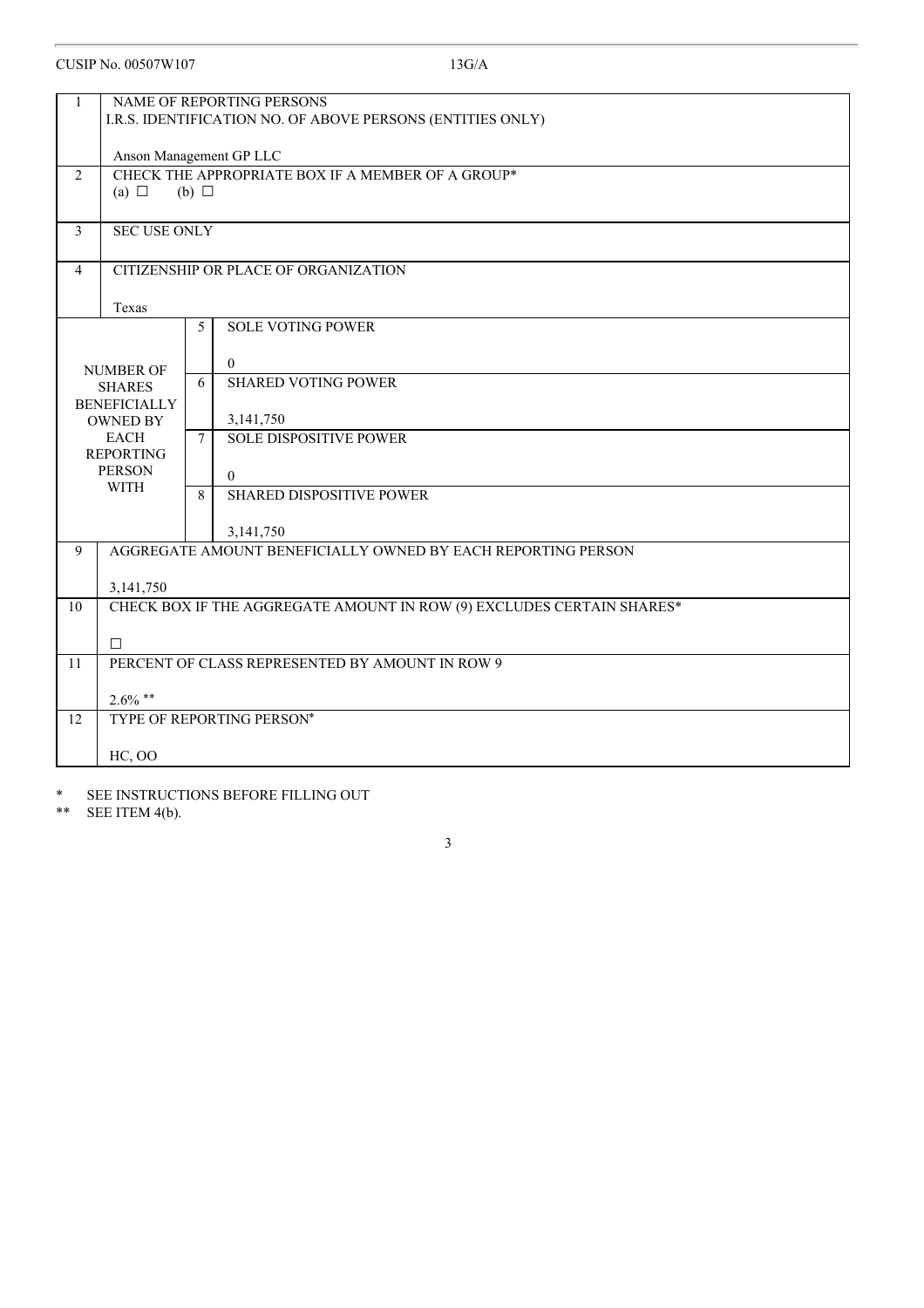| $\mathbf{1}$   |                                                            | NAME OF REPORTING PERSONS                                             |  |
|----------------|------------------------------------------------------------|-----------------------------------------------------------------------|--|
|                | I.R.S. IDENTIFICATION NO. OF ABOVE PERSONS (ENTITIES ONLY) |                                                                       |  |
|                |                                                            |                                                                       |  |
|                | Bruce R. Winson                                            |                                                                       |  |
| $\overline{2}$ |                                                            | CHECK THE APPROPRIATE BOX IF A MEMBER OF A GROUP*                     |  |
|                | (a) $\Box$                                                 | $(b)$ $\Box$                                                          |  |
|                |                                                            |                                                                       |  |
| $\mathfrak{Z}$ | <b>SEC USE ONLY</b>                                        |                                                                       |  |
| $\overline{4}$ |                                                            | CITIZENSHIP OR PLACE OF ORGANIZATION                                  |  |
|                |                                                            |                                                                       |  |
|                | <b>United States Citizen</b>                               |                                                                       |  |
|                |                                                            | <b>SOLE VOTING POWER</b><br>5                                         |  |
|                |                                                            |                                                                       |  |
|                | <b>NUMBER OF</b>                                           | $\theta$                                                              |  |
|                | <b>SHARES</b>                                              | <b>SHARED VOTING POWER</b><br>6                                       |  |
|                | <b>BENEFICIALLY</b><br><b>OWNED BY</b>                     | 3,141,750                                                             |  |
|                | <b>EACH</b>                                                | <b>SOLE DISPOSITIVE POWER</b><br>7 <sup>7</sup>                       |  |
|                | <b>REPORTING</b>                                           |                                                                       |  |
|                | <b>PERSON</b>                                              | $\theta$                                                              |  |
|                | <b>WITH</b>                                                | 8<br><b>SHARED DISPOSITIVE POWER</b>                                  |  |
|                |                                                            |                                                                       |  |
|                |                                                            | 3,141,750                                                             |  |
| 9              |                                                            | AGGREGATE AMOUNT BENEFICIALLY OWNED BY EACH REPORTING PERSON          |  |
|                | 3,141,750                                                  |                                                                       |  |
| 10             |                                                            | CHECK BOX IF THE AGGREGATE AMOUNT IN ROW (9) EXCLUDES CERTAIN SHARES* |  |
|                |                                                            |                                                                       |  |
|                | $\Box$                                                     |                                                                       |  |
| 11             |                                                            | PERCENT OF CLASS REPRESENTED BY AMOUNT IN ROW 9                       |  |
|                | $2.6\%$ **                                                 |                                                                       |  |
| 12             |                                                            | TYPE OF REPORTING PERSON*                                             |  |
|                |                                                            |                                                                       |  |
|                | HC, IN                                                     |                                                                       |  |

4

\* SEE INSTRUCTIONS BEFORE FILLING OUT<br>\*\* SEE ITEM 4(b).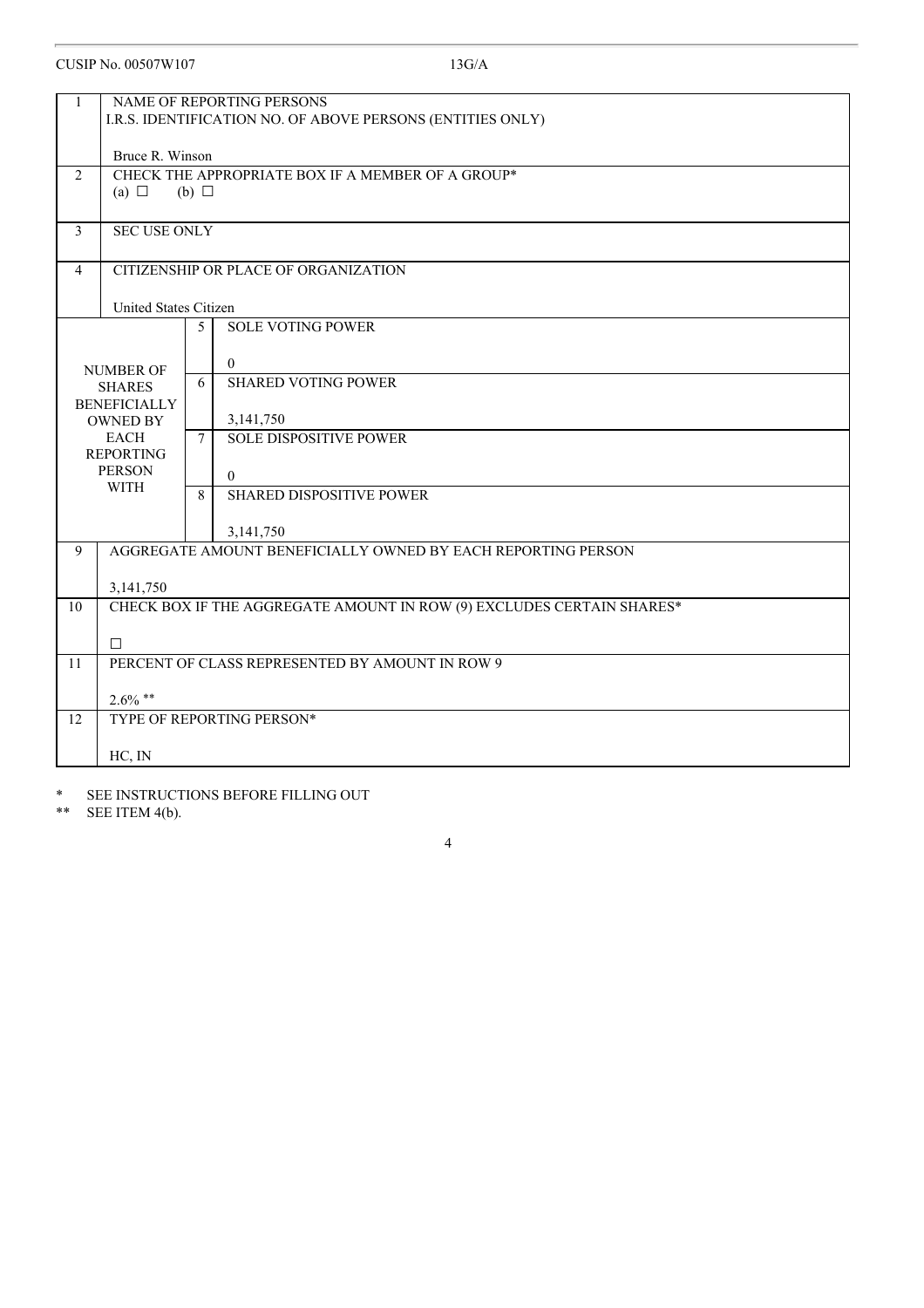| 1                                                               | NAME OF REPORTING PERSONS                                             |
|-----------------------------------------------------------------|-----------------------------------------------------------------------|
|                                                                 | I.R.S. IDENTIFICATION NO. OF ABOVE PERSONS (ENTITIES ONLY)            |
|                                                                 | Anson Advisors Inc.                                                   |
| $\overline{2}$                                                  | CHECK THE APPROPRIATE BOX IF A MEMBER OF A GROUP*                     |
|                                                                 | (a) $\Box$<br>$(b)$ $\square$                                         |
|                                                                 |                                                                       |
| $\mathfrak{Z}$                                                  | <b>SEC USE ONLY</b>                                                   |
|                                                                 |                                                                       |
| $\overline{4}$                                                  | CITIZENSHIP OR PLACE OF ORGANIZATION                                  |
|                                                                 | Ontario, Canada                                                       |
|                                                                 | <b>SOLE VOTING POWER</b><br>5                                         |
|                                                                 |                                                                       |
| $\theta$<br><b>NUMBER OF</b><br><b>SHARED VOTING POWER</b><br>6 |                                                                       |
| <b>SHARES</b><br><b>BENEFICIALLY</b>                            |                                                                       |
| <b>OWNED BY</b><br>3,141,750                                    |                                                                       |
| <b>EACH</b><br><b>SOLE DISPOSITIVE POWER</b><br>$7\overline{ }$ |                                                                       |
| <b>REPORTING</b><br><b>PERSON</b><br>$\theta$                   |                                                                       |
|                                                                 | <b>WITH</b><br>8<br><b>SHARED DISPOSITIVE POWER</b>                   |
|                                                                 |                                                                       |
|                                                                 | 3,141,750                                                             |
| 9                                                               | AGGREGATE AMOUNT BENEFICIALLY OWNED BY EACH REPORTING PERSON          |
|                                                                 | 3,141,750                                                             |
| 10                                                              | CHECK BOX IF THE AGGREGATE AMOUNT IN ROW (9) EXCLUDES CERTAIN SHARES* |
|                                                                 | $\Box$                                                                |
| 11                                                              | PERCENT OF CLASS REPRESENTED BY AMOUNT IN ROW 9                       |
|                                                                 |                                                                       |
|                                                                 | $2.6\%$ **                                                            |
| 12                                                              | TYPE OF REPORTING PERSON*                                             |
|                                                                 | CO                                                                    |
|                                                                 |                                                                       |

5

\* SEE INSTRUCTIONS BEFORE FILLING OUT<br>\*\* SEE ITEM 4(b).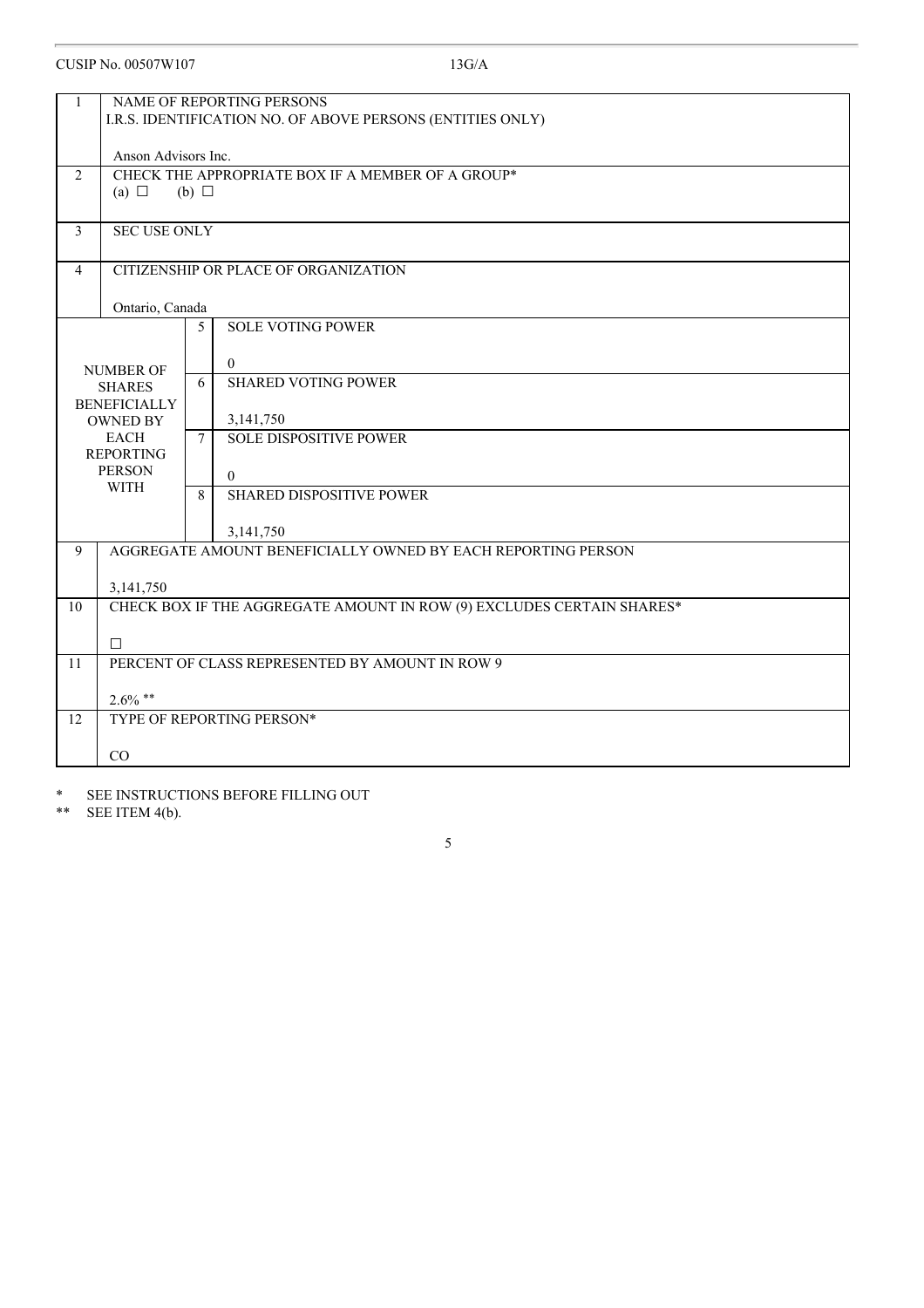| 1                |                                                            | NAME OF REPORTING PERSONS                                             |  |
|------------------|------------------------------------------------------------|-----------------------------------------------------------------------|--|
|                  | I.R.S. IDENTIFICATION NO. OF ABOVE PERSONS (ENTITIES ONLY) |                                                                       |  |
|                  |                                                            |                                                                       |  |
|                  | Amin Nathoo                                                |                                                                       |  |
| 2                |                                                            | CHECK THE APPROPRIATE BOX IF A MEMBER OF A GROUP*                     |  |
|                  | (a) $\Box$                                                 | (b) $\Box$                                                            |  |
|                  |                                                            |                                                                       |  |
| 3                | <b>SEC USE ONLY</b>                                        |                                                                       |  |
| 4                |                                                            | CITIZENSHIP OR PLACE OF ORGANIZATION                                  |  |
|                  |                                                            |                                                                       |  |
|                  | Canadian Citizen                                           |                                                                       |  |
|                  |                                                            | <b>SOLE VOTING POWER</b><br>5                                         |  |
|                  |                                                            |                                                                       |  |
|                  | <b>NUMBER OF</b>                                           | $\theta$                                                              |  |
|                  | <b>SHARES</b>                                              | <b>SHARED VOTING POWER</b><br>6                                       |  |
|                  | <b>BENEFICIALLY</b>                                        |                                                                       |  |
|                  | <b>OWNED BY</b><br><b>EACH</b>                             | 3,141,750<br><b>SOLE DISPOSITIVE POWER</b><br>$7\overline{ }$         |  |
| <b>REPORTING</b> |                                                            |                                                                       |  |
|                  | <b>PERSON</b>                                              | $\theta$                                                              |  |
|                  | <b>WITH</b>                                                | 8<br><b>SHARED DISPOSITIVE POWER</b>                                  |  |
|                  |                                                            |                                                                       |  |
|                  |                                                            | 3,141,750                                                             |  |
| 9                |                                                            | AGGREGATE AMOUNT BENEFICIALLY OWNED BY EACH REPORTING PERSON          |  |
|                  | 3,141,750                                                  |                                                                       |  |
| 10               |                                                            | CHECK BOX IF THE AGGREGATE AMOUNT IN ROW (9) EXCLUDES CERTAIN SHARES* |  |
|                  |                                                            |                                                                       |  |
|                  | П                                                          |                                                                       |  |
| 11               |                                                            | PERCENT OF CLASS REPRESENTED BY AMOUNT IN ROW 9                       |  |
|                  | $2.6\%$ **                                                 |                                                                       |  |
| 12               |                                                            | TYPE OF REPORTING PERSON*                                             |  |
|                  |                                                            |                                                                       |  |
|                  | IN                                                         |                                                                       |  |

6

\* SEE INSTRUCTIONS BEFORE FILLING OUT<br>\*\* SEE ITEM 4(b).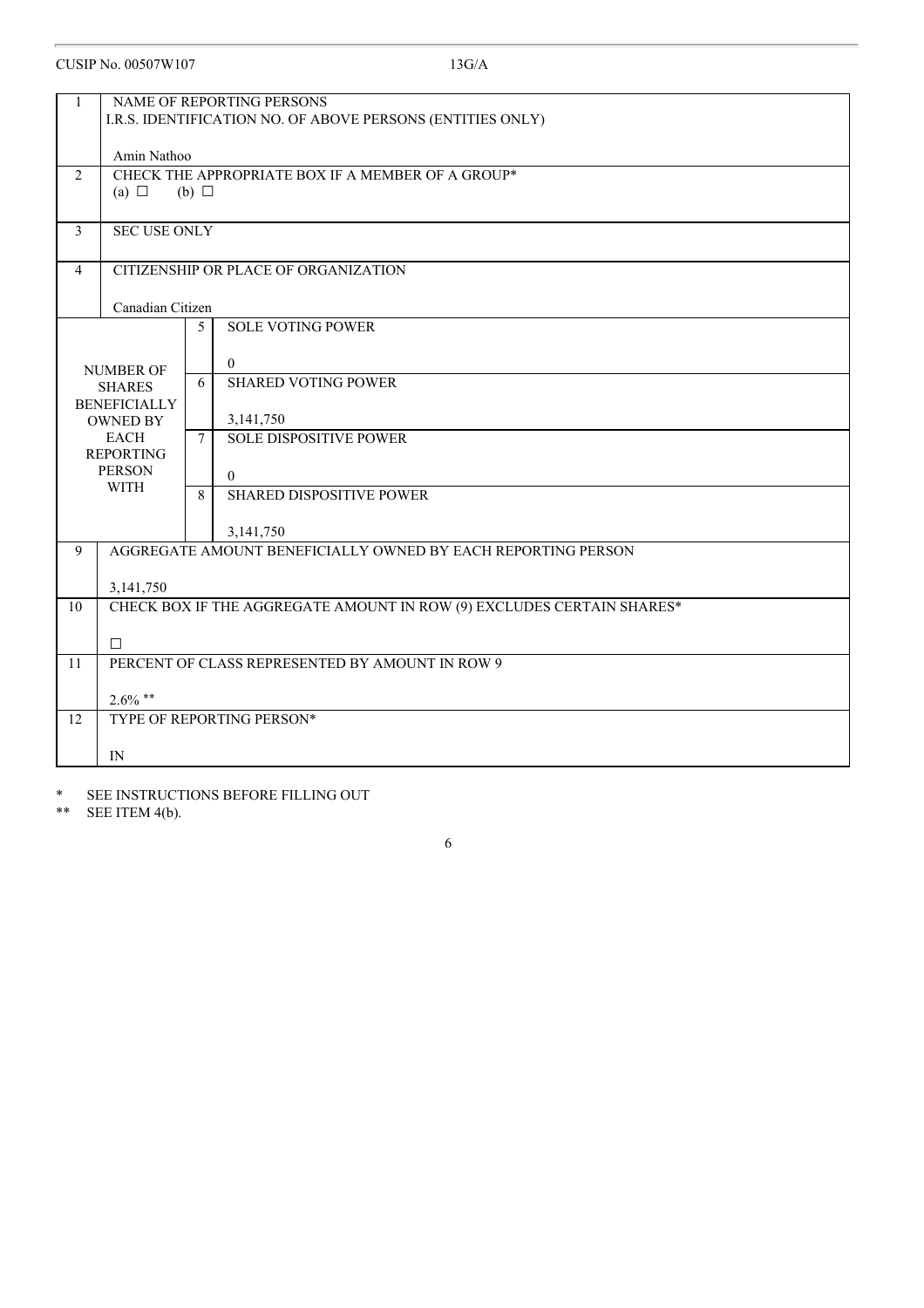| 1  |                                                            | NAME OF REPORTING PERSONS                                             |  |
|----|------------------------------------------------------------|-----------------------------------------------------------------------|--|
|    | I.R.S. IDENTIFICATION NO. OF ABOVE PERSONS (ENTITIES ONLY) |                                                                       |  |
|    |                                                            |                                                                       |  |
|    | Moez Kassam                                                |                                                                       |  |
| 2  |                                                            | CHECK THE APPROPRIATE BOX IF A MEMBER OF A GROUP*                     |  |
|    | (a) $\Box$                                                 | $(b)$ $\square$                                                       |  |
| 3  | <b>SEC USE ONLY</b>                                        |                                                                       |  |
|    |                                                            |                                                                       |  |
| 4  |                                                            | CITIZENSHIP OR PLACE OF ORGANIZATION                                  |  |
|    |                                                            |                                                                       |  |
|    | Canadian Citizen                                           |                                                                       |  |
|    |                                                            | <b>SOLE VOTING POWER</b><br>5                                         |  |
|    |                                                            | $\theta$                                                              |  |
|    | <b>NUMBER OF</b><br><b>SHARES</b>                          | <b>SHARED VOTING POWER</b><br>6                                       |  |
|    | <b>BENEFICIALLY</b>                                        |                                                                       |  |
|    | <b>OWNED BY</b>                                            | 3,141,750                                                             |  |
|    | <b>EACH</b>                                                | <b>SOLE DISPOSITIVE POWER</b><br>$7\overline{ }$                      |  |
|    | <b>REPORTING</b><br><b>PERSON</b>                          |                                                                       |  |
|    | <b>WITH</b>                                                | $\theta$<br>8<br><b>SHARED DISPOSITIVE POWER</b>                      |  |
|    |                                                            |                                                                       |  |
|    |                                                            | 3,141,750                                                             |  |
| 9  |                                                            | AGGREGATE AMOUNT BENEFICIALLY OWNED BY EACH REPORTING PERSON          |  |
|    |                                                            |                                                                       |  |
| 10 | 3,141,750                                                  | CHECK BOX IF THE AGGREGATE AMOUNT IN ROW (9) EXCLUDES CERTAIN SHARES* |  |
|    |                                                            |                                                                       |  |
|    | П                                                          |                                                                       |  |
| 11 |                                                            | PERCENT OF CLASS REPRESENTED BY AMOUNT IN ROW 9                       |  |
|    | $2.6\%$ **                                                 |                                                                       |  |
| 12 |                                                            | TYPE OF REPORTING PERSON*                                             |  |
|    |                                                            |                                                                       |  |
|    | IN                                                         |                                                                       |  |

\* SEE INSTRUCTIONS BEFORE FILLING OUT<br>\*\* SEE ITEM 4(b).

SEE ITEM 4(b).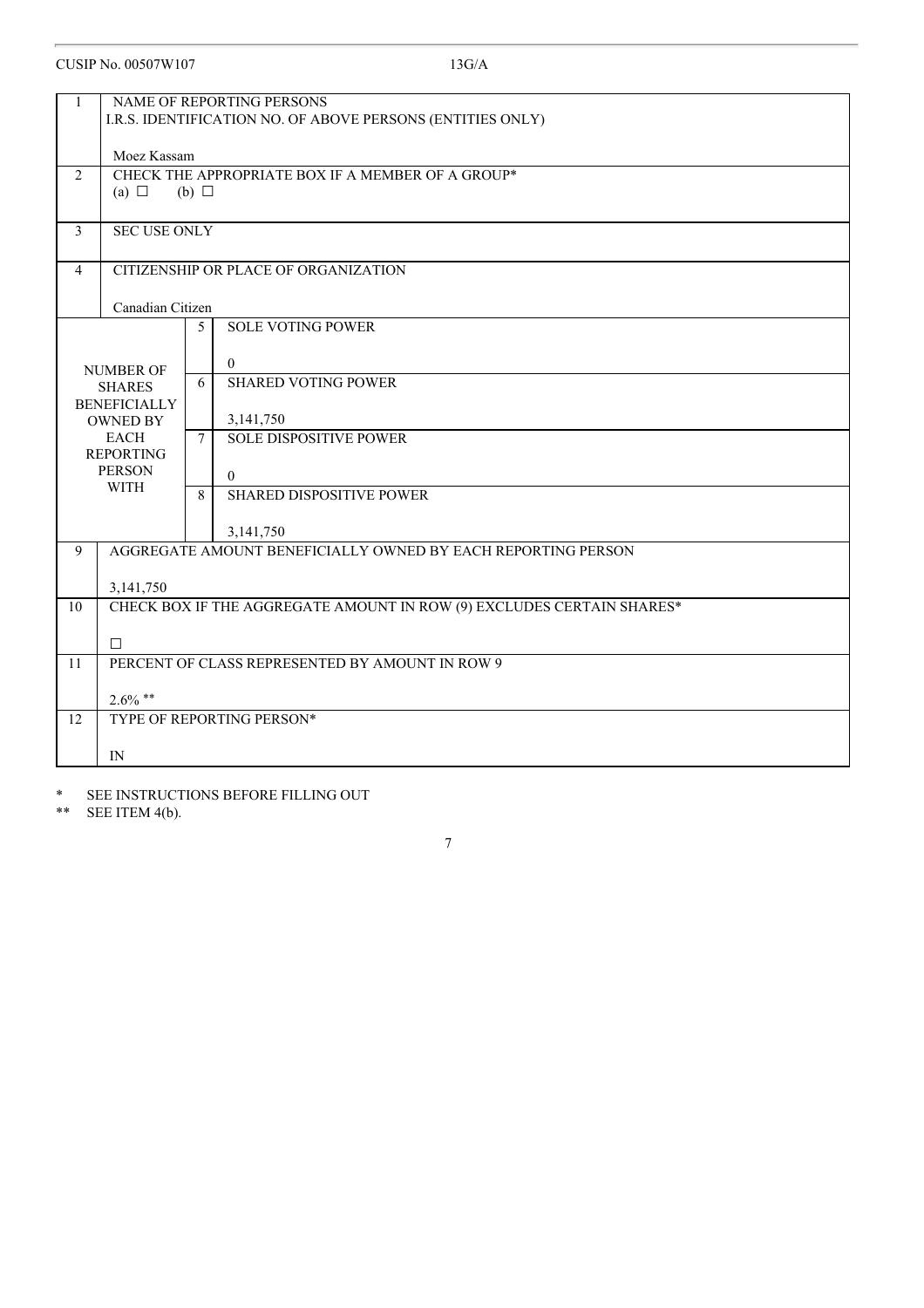#### **SCHEDULE 13G/A**

This Amendment No. 1 (this "Amendment") to Schedule 13G (the "Schedule 13G") is being filed on behalf of Anson Funds Management LP (d/b/a Anson Group), a Texas limited partnership, Anson Management GP LLC, a Texas limited liability company, Mr. Bruce R. Winson, the principal of Anson Funds Management LP and Anson Management GP LLC, Anson Advisors Inc. (d/b/a Anson Funds), an Ontario, Canada corporation, Mr. Amin Nathoo, a director of Anson Advisors Inc., and Mr. Moez Kassam, a director of Anson Advisors Inc., relating to common stock, par value \$.001 per share (the "Common Stock"), of Actinium Pharmaceuticals, Inc., a Delaware corporation (the "Issuer").

This Amendment relates to Common Stock of the Issuer purchased by a private fund to which Anson Funds Management LP and Anson Advisors Inc. serve as co-investment advisors (the "Fund"). Anson Funds Management LP and Anson Advisors Inc. serve as co-investment advisors to the Fund and may direct the vote and disposition of the 3,141,750 shares of Common Stock held by the Fund. As the general partner of Anson Funds Management LP, Anson Management GP LLC may direct the vote and disposition of the 3,141,750 shares of Common Stock held by the Fund. As the principal of Anson Fund Management LP and Anson Management GP LLC, Mr. Winson may direct the vote and disposition of the 3,141,750 shares of Common Stock held by the Fund. As directors of Anson Advisors Inc., Mr. Nathoo and Mr. Kassam may each direct the vote and disposition of the 3,141,750 shares of Common Stock held by the Fund.

This Amendment amends and restates the Schedule 13G as set forth below.

**Item 1(a) Name of Issuer.**

Actinium Pharmaceuticals, Inc.

**Item 1(b) Address of Issuer's Principal Executive Offices.** 275 Madison Avenue, 7th Floor New York, New York 10016

#### **Item 2(a) Name of Person Filing.**

Anson Funds Management LP, Anson Management GP LLC, Mr. Bruce R. Winson, Anson Advisors Inc., Mr. Amin Nathoo and Mr. Moez Kassam

#### **Item 2(b) Address of Principal Business Office, or, if none, Residence.**

For Anson Funds Management LP, Anson Management GP LLC and Mr. Winson:

5950 Berkshire Lane, Suite 210 Dallas, Texas 75225

For Anson Advisors Inc., Mr. Nathoo and Mr. Kassam:

155 University Ave, Suite 207 Toronto, ON M5H 3B7

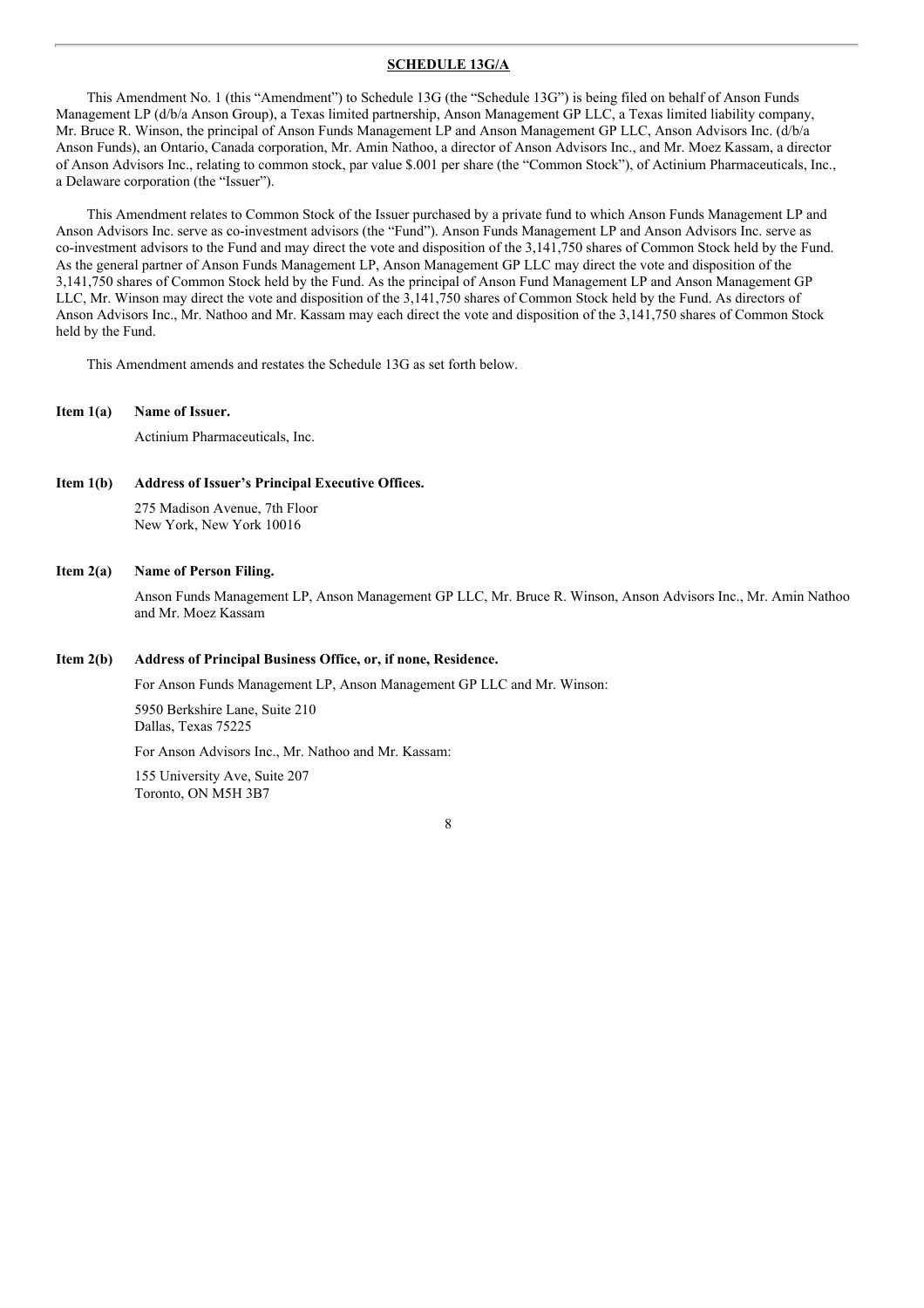#### **Item 2(c) Citizenship or Place of Organization.**

Anson Funds Management LP is a limited partnership organized under the laws of the State of Texas. Anson Management GP LLC is a limited liability company organized under the laws of the State of Texas. Mr. Winson is a United States citizen. Anson Advisors Inc. is a corporation organized under the laws of Ontario, Canada. Mr. Nathoo and Mr. Kassam are each Canadian citizens.

#### **Item 2(d) Title of Class of Securities.**

common stock, par value \$.001 per share (the "Common Stock").

#### **Item 2(e) CUSIP Number.**

00507W107

#### **Item 3 Reporting Person.**

#### If this statement is filed pursuant to Rule 13d-1(b), or 13d-2(b), check whether the person filing is a:

- (a)  $\Box$  Broker or dealer registered under section 15 of the Act (15 U.S.C. 780).
- (b)  $\Box$  Bank as defined in section 3(a)(6) of the Act (15 U.S.C. 78c).
- (c)  $\Box$  Insurance company as defined in section 3(a)(19) of the Act (15 U.S.C. 78c).
- (d) ☐ Investment company registered under section 8 of the Investment Company Act of 1940 (15 U.S.C. 80a-8).
- (e)  $\boxtimes$  An investment advisor in accordance with §240.13d-1(b)(1)(ii)(E).
- (f)  $\Box$  An employee benefit plan or endowment fund in accordance with §240.13d-1(b)(1)(ii)(F).
- (g)  $\boxtimes$  A parent holding company or control person in accordance with §240.13d-1(b)(1)(ii)(G).
- (h)  $\Box$  A savings association as defined in Section 3(b) of the Federal Deposit Insurance Act (12 U.S.C. 1813).
- (i)  $\Box$  A church plan that is excluded from the definition of an investment company under Section 3(c)(14) of the Investment Company Act of 1940 (15 U.S.C. 80a-3).
- (j)  $\Box$  Group, in accordance with §240.13d-1(b)(1)(ii)(J).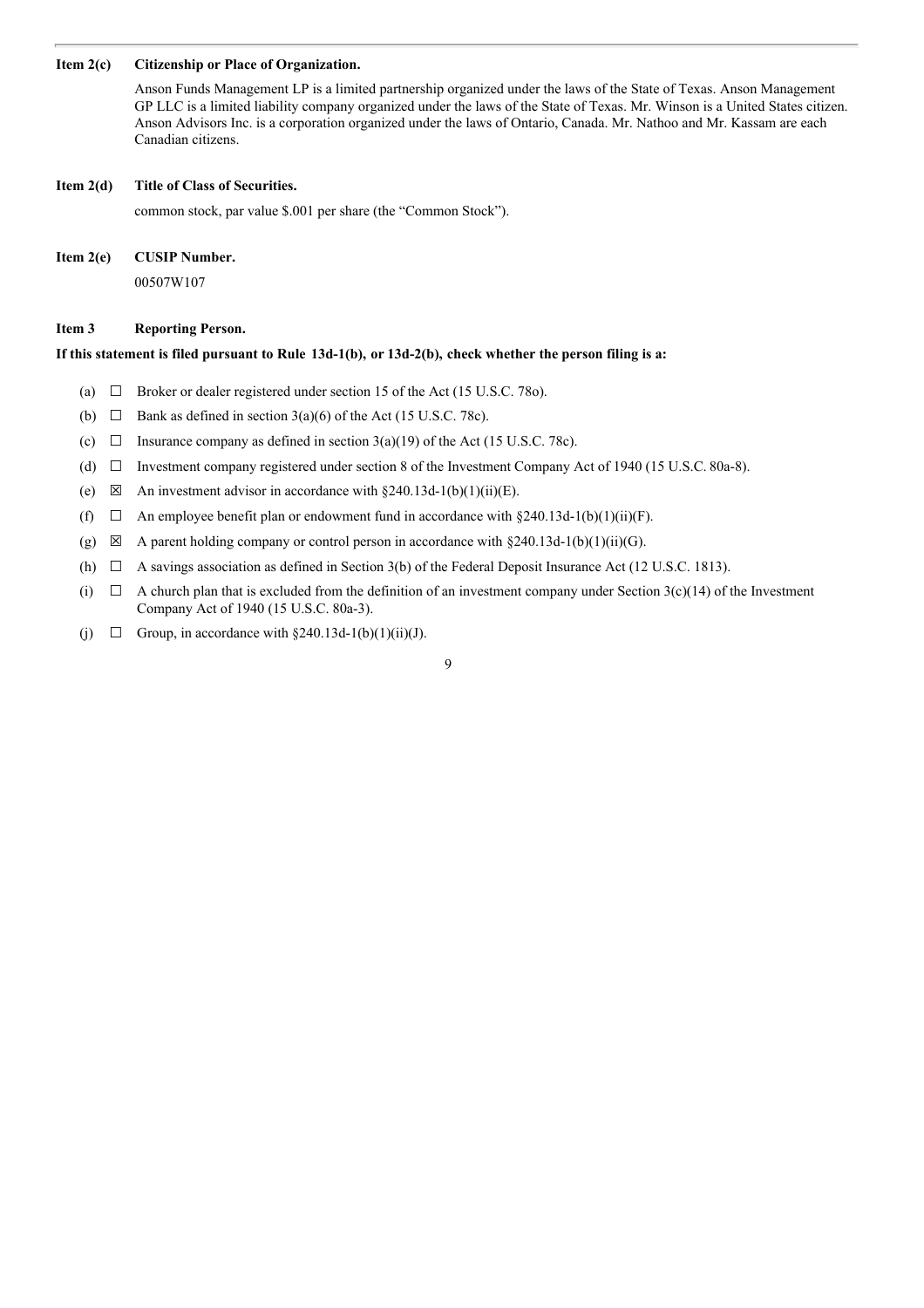#### **Item 4 Ownership.**

- (a) Anson Funds Management LP, Anson Management GP LLC, Mr. Winson, Anson Advisors Inc., Mr. Nathoo and Mr. Kassam are the beneficial owners of 3,141,750 shares of Common Stock held by the Fund. This amount consists of 3,141,750 shares of Common Stock receivable by the Fund upon exercise of 3,141,750 presently held warrants.
- (b) Anson Funds Management LP, Anson Management GP LLC, Mr. Winson, Anson Advisors Inc., Mr. Nathoo and Mr. Kassam are the beneficial owners of 2.6% of the outstanding shares of Common Stock. This percentage is determined by dividing 3,141,750 by the sum of (i) 115,698,044, the number of shares of Common Stock issued and outstanding as of November 9, 2018, as reported in the Issuer's Form 10-Q filed on November 9, 2018 and (ii) 3,141,750, the number of shares of Common Stock receivable by the Fund upon exercise of presently held warrants.
- (c) Anson Funds Management LP and Anson Advisors Inc., as the co-investment advisors to the Fund, may direct the vote and disposition the 3,141,750 shares of Common Stock held by the Fund. Anson Management GP LLC, as the general partner of Anson Funds Management LP, may direct the vote and disposition the 3,141,750 shares of Common Stock held by the Fund. As the principal of Anson Funds Management LP and Anson Management GP LLC, Mr. Winson may direct the vote and disposition of the 3,141,750 shares of Common Stock held by the Fund. Mr. Nathoo and Mr. Kassam, each as a director of Anson Advisors Inc., may direct the vote and disposition the 3,141,750 shares of Common Stock held by the Fund.

## **Item 5 Ownership of Five Percent or Less of a Class.**

If this statement is being filed to report the fact that as of the date hereof the Reporting Persons have ceased to be the beneficial owners of more than five percent of the class of securities, check the following [X].

#### **Item 6 Ownership of More Than Five Percent on Behalf of Another Person.**

Inapplicable.

### Item 7 Identification and Classification of the Subsidiary which Acquired the Security Being Reported On by the Parent **Holding Company.**

Inapplicable.

#### **Item 8 Identification and Classification of Members of the Group.**

Inapplicable.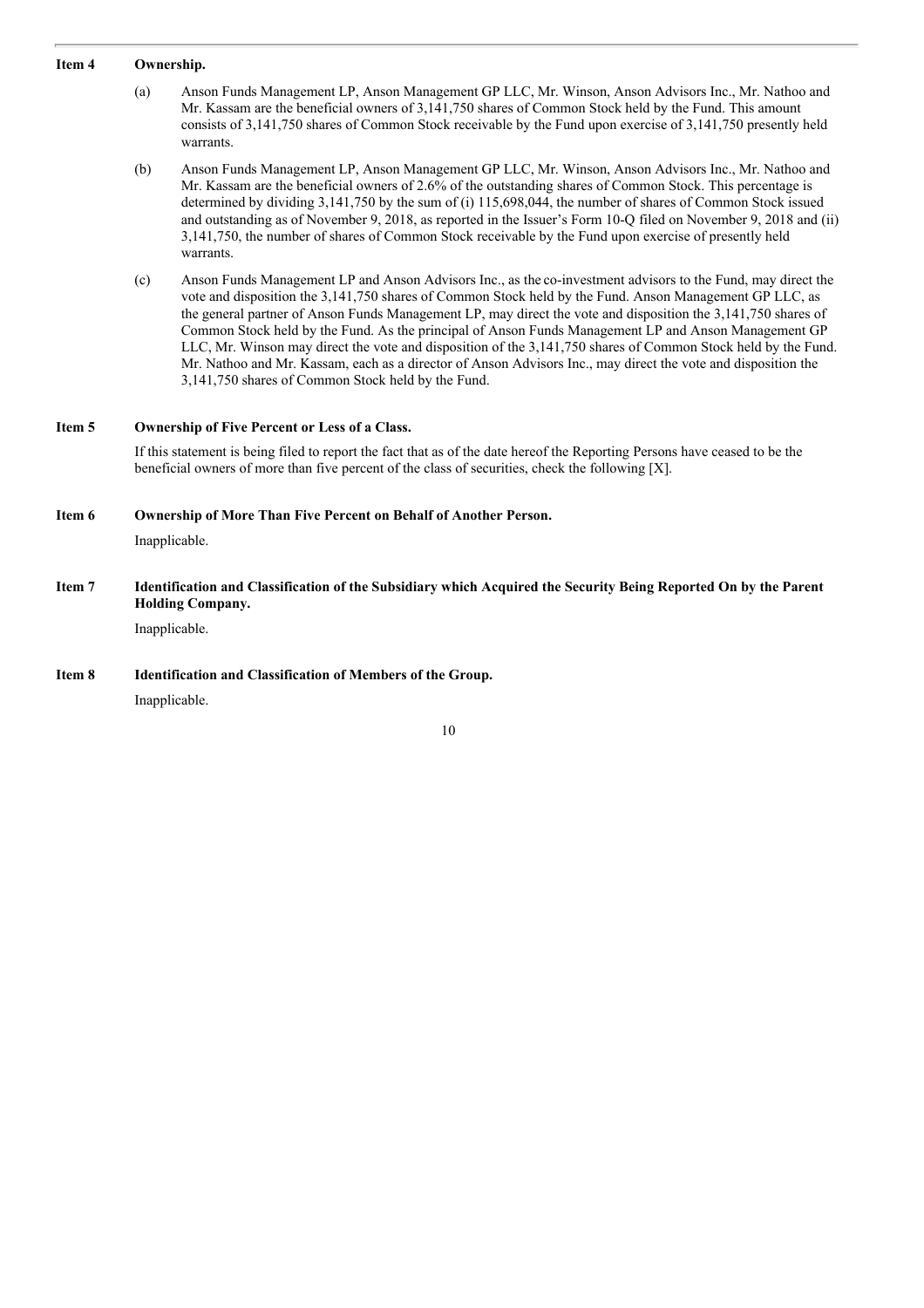#### **Item 9 Notice of Dissolution of Group.**

Inapplicable.

#### **Item 10 Certification.**

For Anson Funds Management LP, Anson Management GP LLC and Mr. Winson:

By signing below each of the Reporting Persons certifies that, to the best of such person's knowledge and belief, the securities referred to above were acquired and held in the ordinary course of business and were not acquired and were not held for the purpose of or with the effect of changing or influencing the control of the issuer of the securities and were not acquired and are not held in connection with or as a participant in any transaction having that purpose or effect.

For the Anson Advisors Inc., Mr. Nathoo and Mr. Kassam:

By signing below each of the Reporting Persons certifies that, to the best of such person's knowledge and belief, the securities referred to above were not acquired and are not held for the purpose of or with the effect of changing or influencing the control of the issuer of the securities and were not acquired and are not held in connection with or as a participant in any transaction having that purpose or effect.